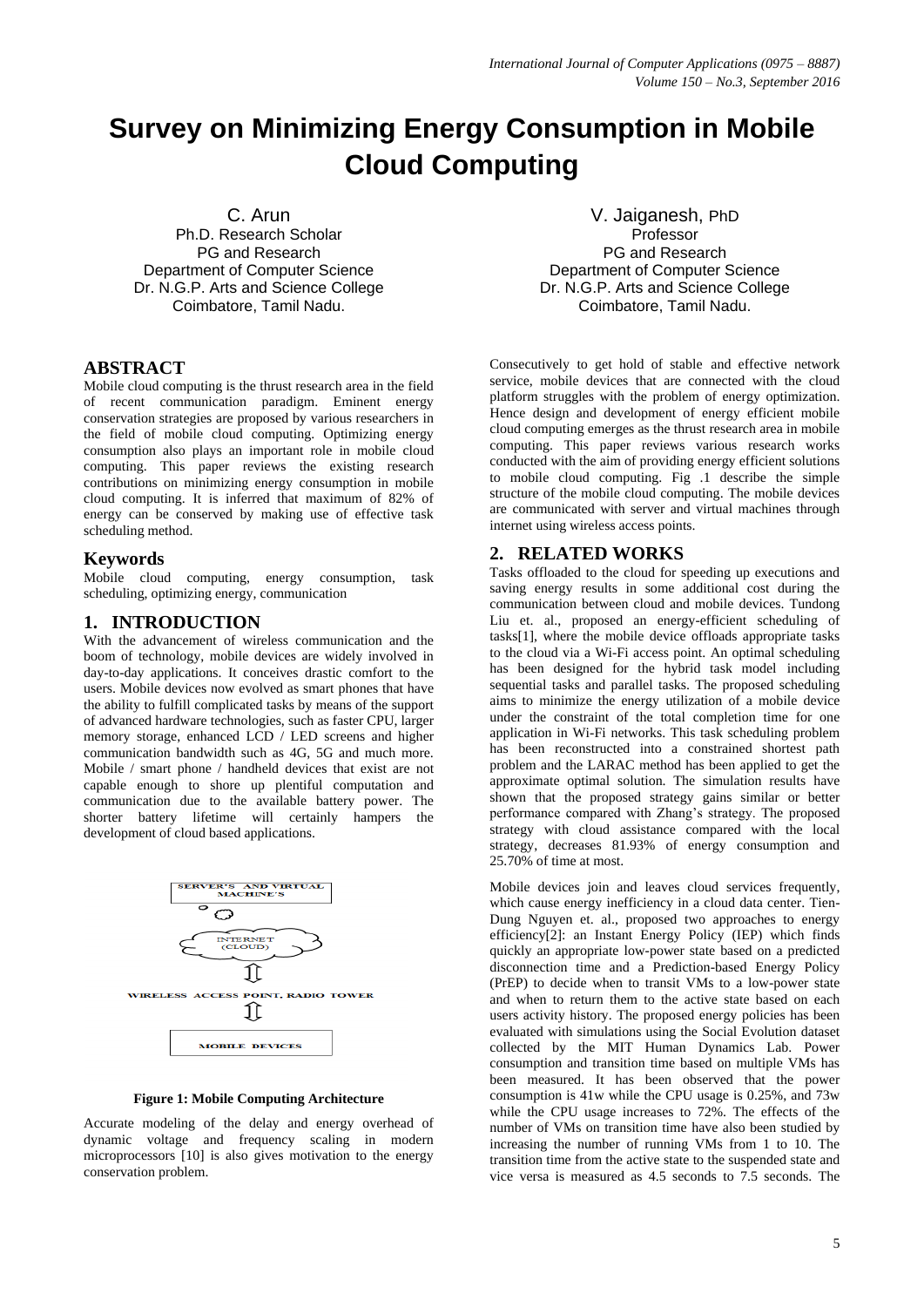transition time from running state to paused state and vice versa adjusts from 1.5 s to 4.5 s. The transition time from active to the paused state and vice versa adjusts from 1.5 s to 4.5 s. The energy savings and service delay between IEP and PrEP has also been compared. It has been observed that the average energy consumption of PrEP is lower than both Wo-EP and IEP, and the average service delay of PrEP which is approximately 3 seconds is also lower than that of IEP which is approximately 5 seconds. The total energy consumption for the methods PrEP(j), Wo-EP, PrEP(j,s) and EP-WoS ranges from a minimum of 54.6 to a maximum of 62.9, the delay ranges from a minimum of 0 seconds to a maximum of 5.57 seconds, and the power consumption ranges from a minimum of 51.44w to a maximum of 68.01w. The experimental evaluation concludes that the proposed PrEP approach is providing approximately 20% power saving and guaranteeing minimal service delay.

One of the challenges in mobile cloud computing is optimizing the tradeoff between system throughput and energy consumption. Being inspired by the feasibility of transmission scheduling for prefetching-friendly or delaytolerant applications, Weiwei Fang et. al., mathematically formulated this problem as a stochastic optimization problem. An online control algorithm MOTET[3], for Mobile device Optimization on the Throughput-Energy Tradeoff using the Lyapunov optimization framework, has been proposed to balance such an energy-performance tradeoff. The proposed algorithm, independently and simultaneously, is able to make control decisions on admission and transmission to maximize a joint utility of the average application energy cost and throughput, without requiring statistical information of traffic arrivals and link bandwidth. A mobile device with three stateof-the-art wireless interfaces; Wi-Fi, 3G-HSDPA, and 4G-LTE, has been considered for the performance evaluation of the proposed MOTET algorithm. The link bandwidth traces are the UMICH measurement datasets from 4GTest Project. The MOTET algorithm has been compared with an online algorithm FASTEST. The evaluation shows the power parameters ( $\alpha \& \beta$ ) for the considered wireless interfaces; Wi-Fi, 3G-HSPDA, and 4G-LTE ranges from 51.97 to 137.01 and from 132.86 to 1288.04 respectively, and thus MOTET achieved desired performance tradeoff among application throughput, energy cost and service delay.

Due to the restrictions of wireless bandwidth and device capacity, extra energy waste and latency delay has become a vital consideration while deploying Mobile Cloud Computing. Keke Gai et. al., proposed a dynamic energy-aware cloudlet based mobile cloud computing model (DECM)[4] to solve the additional energy consumptions during the wireless communications by leveraging dynamic cloudlets (DCL) based model. To assign, manage, and optimize the cloudbased infrastructure usages and services DECM uses cloudlets technique to achieve green computing. The proposed algorithm has been evaluated based on a simulation which is a mathematical deduction by comparing proposed DECM approach with traditional cloud computing method. A simulator named DECM-Sim has been used to examine the workload. The proposed algorithm has been evaluated with parameters such as timing units, wireless communication performances, energy consumptions, mobility routes, and switching nodes among different routes. Smart phones with Android 4.4.2 and up operating system have been used for evaluation. Two experiments were made, one to evaluate whether an optimal solution exists at each timing constraint when two-route is deployed and the second to test the operability of DECM in complicated CDLs-connected

environment. It has been stated that the experimental results shows that the proposed DECM was efficient in saving energy as well as higher-level wireless service quality.

Chathura M. Sarathchandra Magurawalage et. Al., proposed an architecture[5] for Mobile Cloud Computing (MCC) which includes a cloudlet middle layer between mobile devices and their cloud infrastructure or clones. A data caching mechanism has been introduced at cloudlets for the overall improvement of MCC performance. An offloading algorithm decides whether to offload to a clone or a cloudlet. Simulation results of the proposed work demonstrate the effectiveness and efficiency of the proposed system architecture and the offloading algorithm in terms of response time and energy consumption by a mobile device. CloudSim 2.0 has been used to implement the proposed algorithm. Comparisons have been made among the following three scenarios: mobile only, clone only, and Cloudlet + Clone.

Utilizing MCC, in enabling mobile devices to run complex real-time applications, while keeping high energy efficiency, remains a challenge. Ting Shi et. al., introduced the local mobile clouds formed by nearby mobile devices and a mathematical models of the mobile devices and their applications has been provided [6]. Also a scheduling problem in local mobile clouds has been formulated. The performance of various scheduling algorithms in local mobile clouds has been evaluated by conducting extensive simulations on a local mobile cloud simulation module developed on OMNET++. The metrics, Task completion rate, Average task waiting time, Average energy per successful task has been evaluated in the experiments. The adaptive probabilistic scheduler proposed has the highest completion rate 16.6% and 3.6% than the greedy scheduler and the probabilistic scheduler, respectively. It has been stated that the proposed adaptive probabilistic scheduler contain a better chance to offload to a more powerful node with even lower average waiting time, which is 2–4 times shorter than the greedy scheduler. The average energy per successful task of the adaptive probabilistic scheduler is the best.

The method proposed [7] by Mati B. Terefe et. al., differentiates the data intensive and computation intensive components of an application and it performed a multisite offloading in a data and process-centric manner. A novel model has been presented which describes the energy utilization of a multisite application execution and used a discrete time Markov chain (DTMC) in modeling fading wireless mobile channels. A Markov decision process (MDP) framework has been adopted to develop the multisite partitioning problem as a delay constrained, least-cost shortest path problem on a state transition graph. The proposed EMOP (Energy-efficient Multisite Offloading Policy) algorithm that has been built on a Value Iteration Algorithm (VIA), founds the efficient solution to the multisite partitioning problem. The numerical simulation results reveal that the proposed algorithm considered the different potentials of sites in distributing the suitable components to achieve a lower energy cost for data transfer to the cloud from the mobile. A multisite offloading execution using the proposed EMOP algorithm attained a greater reduction on the energy utilization of mobiles when compared to a single site offloading execution. The performance of the proposed EMOP algorithm has been evaluated in terms of energy saving by comparing the results to a single site offloading execution. The energy consumption of an application has been observed with nodes ranging from 10-150, in single site execution and multi site execution. From the simulation results, the proposed EMOP algorithm has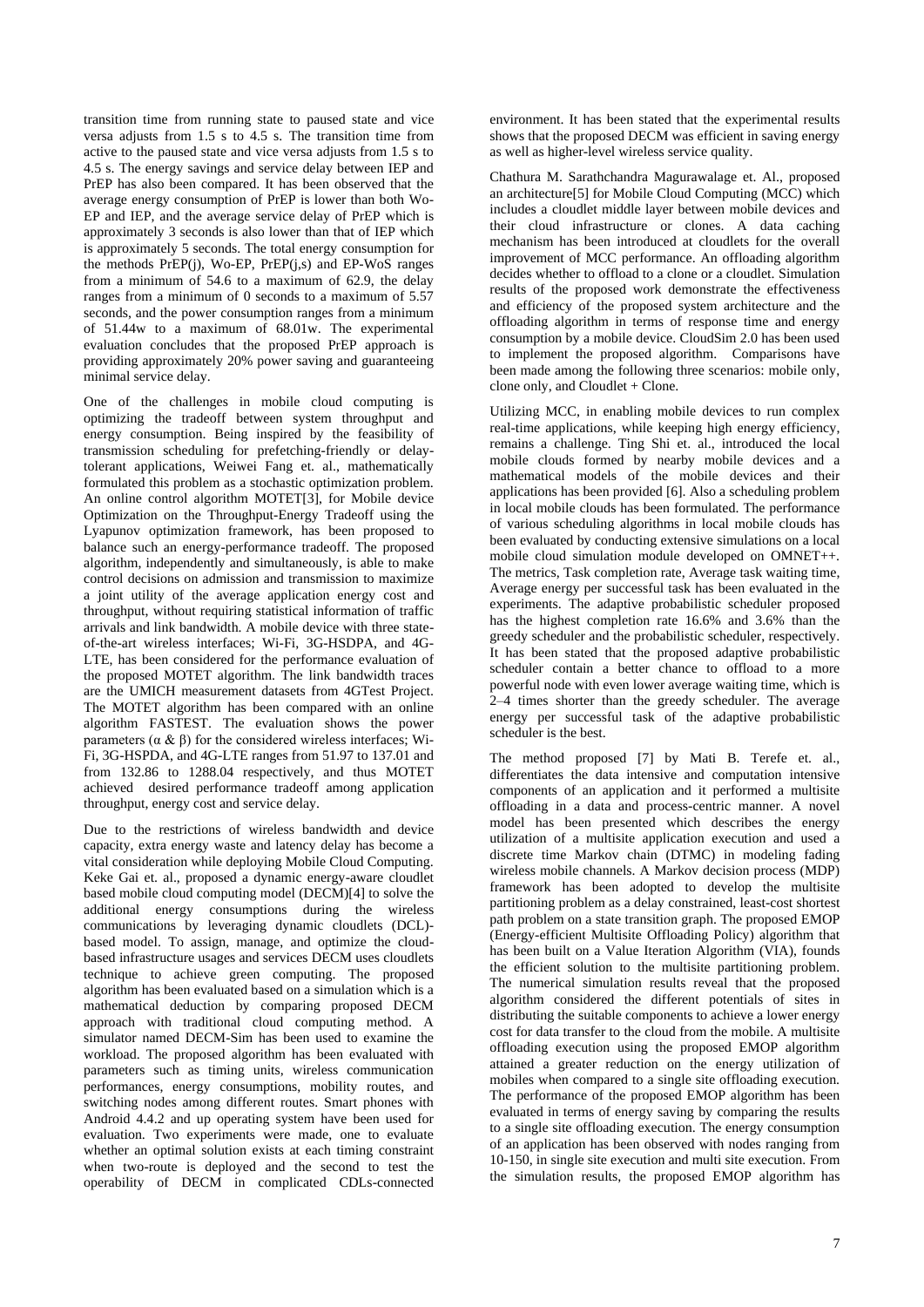been found to be an efficient multisite computation offloading approach for mobile devices. It has also been found outperforming the mobile and single site execution with respect to both energy consumption and execution time.

Radhika Loombaa et. al., [8]addressed the trade-off between the quality of the sensed data received by applications and the required energy to transfer data from the mobile handsets, by considering a scheme in which a collaborative sensing middleware intervene between multiple applications requiring sensed data and the mobile handsets located within a particular physical area. An algorithm, Info-Aggregation, has been presented which seeks to maximize the degree to which sensed data transferred from a mobile device can be served to more than one application. The performance has been evaluated in terms of energy consumption. A simulation study was made to assess the performance of the No-Aggregation and Info-Aggregation algorithms, and as a result, the Info-Aggregation algorithm effectively reduced the number of active mobile devices and also the volume available for offloading from the sensing environment. The number of applications varied between 50 and 200, varied the number of sensor types requested by applications between 10, 15, 20 and 25, and varied the number of mobile devices present in the environment in the range of 300–1000 in the experiments. Each experiment has been run 30 times using different random number generator seeds. For each test-case the performance of the Info-Aggregation algorithm has been compared with the No-Aggregation algorithm in terms of the gain in mean battery values of all mobile devices, the difference in volume of data available for offloading and the difference in the mean number of active mobile devices in the sensing area during the planning prospect. The simulation results showed that the number of active devices can be reduced up to more than 50% when sensed data from mobile devices is shared between multiple interested applications. The mean increase, due to the decreased number of activated mobile devices needed by the Info-Aggregation algorithm to provide the required sensed data to the applications and to the impact of fewer message transmissions due to the use of aggregation, in cumulative residual energy stored in mobile device batteries at the end of the simulated time interval for the Info-Aggregation algorithm has been compared with the No-Aggregation algorithm. As the number of applications increases this effect is improved, as the same sensor data is requested by multiple applications. The evaluation showed that the proposed scheduling algorithm, Info-Aggregation, succeeded in delivering a significant improvement in terms of energy utilization in comparison to a technique that does not employ aggregation. It has also been found that the using truncated Levy Walk mobility model mean improves the performance even when devices move around within the physical area to be sensed.

Partially processed apps in the cloud to minimize the overall energy consumption of smart phones will not necessarily save energy if there is no methodical mechanism to evaluate the effect of offloading an app onto the cloud. A mathematical model has been presented [9] by Salwa Adriana Saab et. al., which represents this energy consumption optimization problem. They proposed dynamic minimum-cut algorithm to dynamically solve the problem while taking security measures into account. They also proposed the free sequence protocol (FSP) which allows for the dynamic execution of apps according to their call graph. The experimental setup is configured with an Amazon EC2 Windows cloud instance with the specifications of 1.7 GB memory, 1 virtual core with 1EC2 compute unit, 160 GB instance storage, 64-bit platform, and moderate I/O performance, a Java server in the cloud, and the modified application has been installed on HTC Nexus One Android smart phone. The experiment studied the effect of the factors: Workload size, Network type, Computation cost, Security measures such as encryption/decryption and offloading constraints, Signal strength, and Call graph structure. The results reveal that the proposed approach saves battery lifetime and enhances performance. The results also depicts the effects of computation cost, network type, security operations, signal strength, workload amount and call graph structure on the optimized overall energy consumption.

K.Huang et. al.,[11] proposed a set of, schemes for controlling CPU cycles for the model of local computing, time division between MPT and offloading for the other model of offloading and model selection. The CSI and CPU cycle information is used to maximizing the probability of successfully computation given data called computing probability under deadline constrains and minimization of energy consumption. The simulation result [shows](https://www.google.co.in/search?q=define+show&sa=X&ved=0ahUKEwia2-rBwLPOAhUEwI8KHUDVBwEQ_SoIJjAA) that the proposed method maximizing the energy saving for offloading.

An offloading decision method is investigated by Liu et al [12] to minimize the energy consumption of mobile device with a reasonable time delay and communication quality. An iterative decoupling algorithm that combines Lagrange duality, variable relation, and KKT techniques is proposed for making near-optimal offloading decisions, thereby reducing the computation complexity. The results demonstrated that, with a mobile cloud offloading service, considerable energy consumption for task execution can be saved and the time delay has been reduced.

#### **3. FINDINGS AND CONCLUSIONS**

Task scheduling, bandwidth allocation, cloud infrastructure, multisite partitioning and middleware schemes are reviewed in this paper that aims in providing energy efficient solutions to the mobile cloud computing. These research works are mainly performed in various mobile cloud computing scenarios which include simulation and dataset. It is inferred that while providing effective task scheduling based mechanism the energy conservation is reduced up to 82%. There exists lot of research scope particularly in the areas of energy efficiency, reducing computation time and cost. Evolutionary algorithms, fuzzy logic, neural networks are some of the thrust research areas that can help in reducing energy consumption. Also several machine learning algorithms may be deployed for reducing the computational time and cost. Further research may be extended by incorporating integrated solution for mobile cloud computing.

#### **4. REFERENCES**

- [1] T. Liu, F. Chen, Y. Ma, and Y. Xie, "An energy-efficient task scheduling for mobile devices based on cloud assistant," *Futur. Gener. Comput. Syst.*, vol. 61, pp. 1– 12, 2016.
- [2] T. D. Nguyen, P. P. Hung, T. H. Dai, N. H. Quoc, C. T. Huynh, and E. N. Huh, "Prediction-based energy policy for mobile virtual desktop infrastructure in a cloud environment," *Inf. Sci. (Ny).*, vol. 319, pp. 132–151, 2015.
- [3] W. Fang, Y. Li, H. Zhang, N. Xiong, J. Lai, and A. V. Vasilakos, "On the throughput-energy tradeoff for data transmission between cloud and mobile devices," *Inf. Sci. (Ny).*, vol. 283, pp. 79–93, 2014.